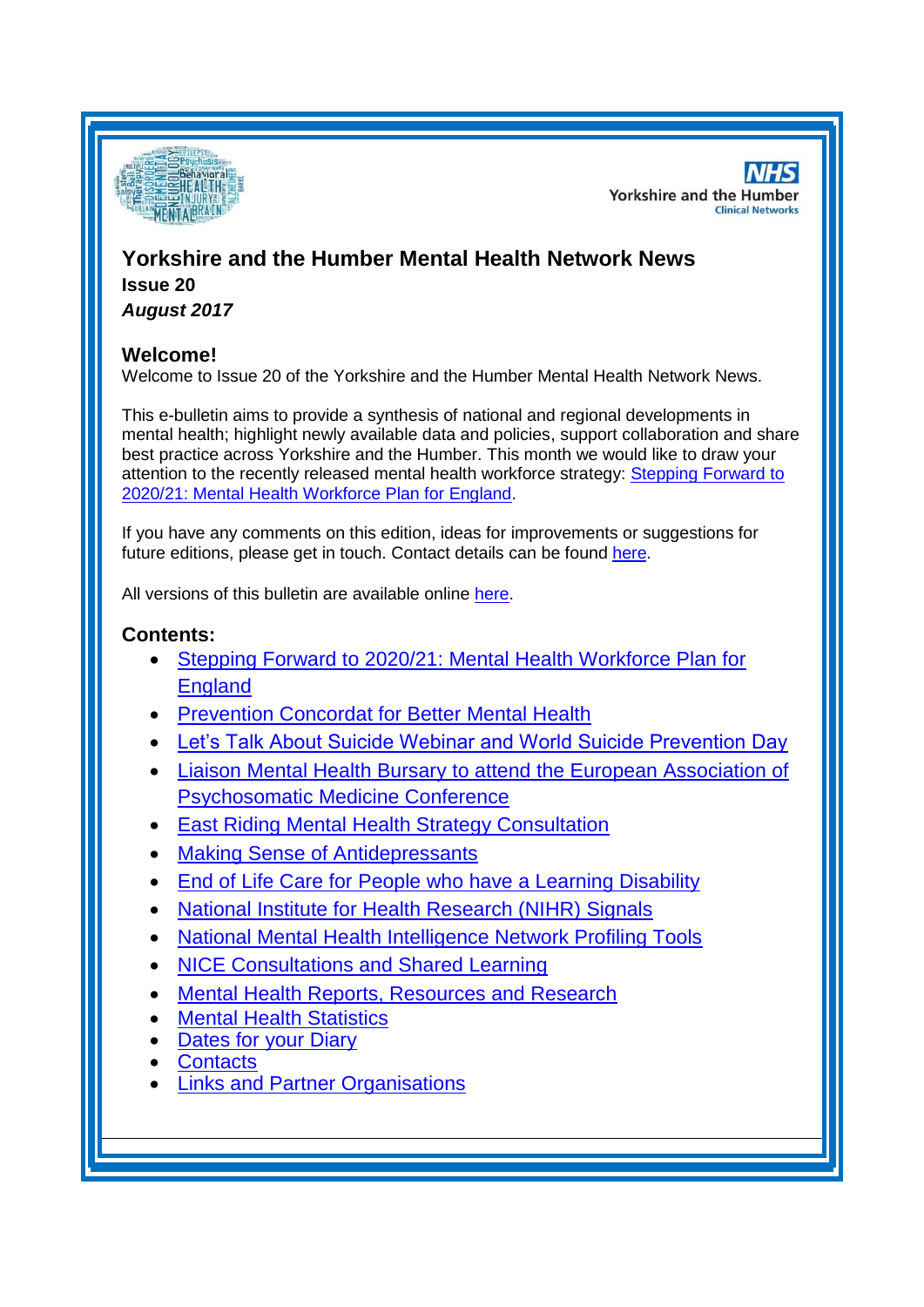### <span id="page-1-0"></span>**Stepping Forward to 2020/21: Mental Health Workforce Plan for England**

The long-awaited mental health workforce strategy [Stepping Forward to 2020/21: Mental](https://www.hee.nhs.uk/our-work/person-centred-care/mental-health/mental-health-workforce-plan)  [Health Workforce Plan for England](https://www.hee.nhs.uk/our-work/person-centred-care/mental-health/mental-health-workforce-plan) has recently been published by Health Education England (HEE).

The strategy promises 21,000 new posts including more psychiatrists and mental health nurses. In particular the strategy focusses on creation of posts across the following:

- 2,000 additional nurse, consultant and therapist posts in child and adolescent mental health services;
- 2,900 additional therapists and other allied health professionals in adult talking therapies;
- 4,800 additional posts for nurses and therapists working in crisis care settings, with 4,600 of these being nursing positions; and
- Perinatal mental health support, liaison and diversion teams and early intervention teams working with people at risk of psychosis should also see significant increases.

The strategy also includes plans to:

- Improve the retention of staff beginning with "targeted support" for 20 trusts with the highest rates of clinical leavers;
- A major "return to practice" campaign to encourage psychiatrists and mental health nurses not substantively employed by the NHS to return to the service;
- Encouraging more junior doctors to experience psychiatry as part of their foundation training – either through a new two-week taster programme, or through increased availability of rotation placements in psychiatry; and
- Developing and expanding new professional roles in mental health to help create more flexible teams and boost capacity.

Delivery of the plan will require providers, commissioners, arm's length bodies, local authorities and the third sector to work together.

### <span id="page-1-1"></span>**Prevention Concordat for Better Mental Health**

Public Health England (PHE) has led on establishing a Prevention Concordat for Better Mental Health Programme, as set out in the Five Year Forward View for Mental Health recommendation two. The aim is to galvanise cross-sector action to deliver an increase and escalation in the adoption of effective prevention planning arrangements in all local areas. This is part of a wider drive to secure an increase in the implementation of public mental health approaches across the whole system and the focus is on the prevention of mental health problems and the promotion of good mental health.

To support this area of work a suite of resources has been developed and can be viewed [here.](https://www.gov.uk/government/publications/prevention-concordat-for-better-mental-health-planning-resource)

**Let's Talk About Suicide Webinar and World Suicide Prevention Day** Business in the Community and Public Health England are hosting a webinar on Friday 8 September, 13:00 to 13:45, with the aim of opening conversations around suicide and the opportunity to learn more about prevention techniques and postvention practices. More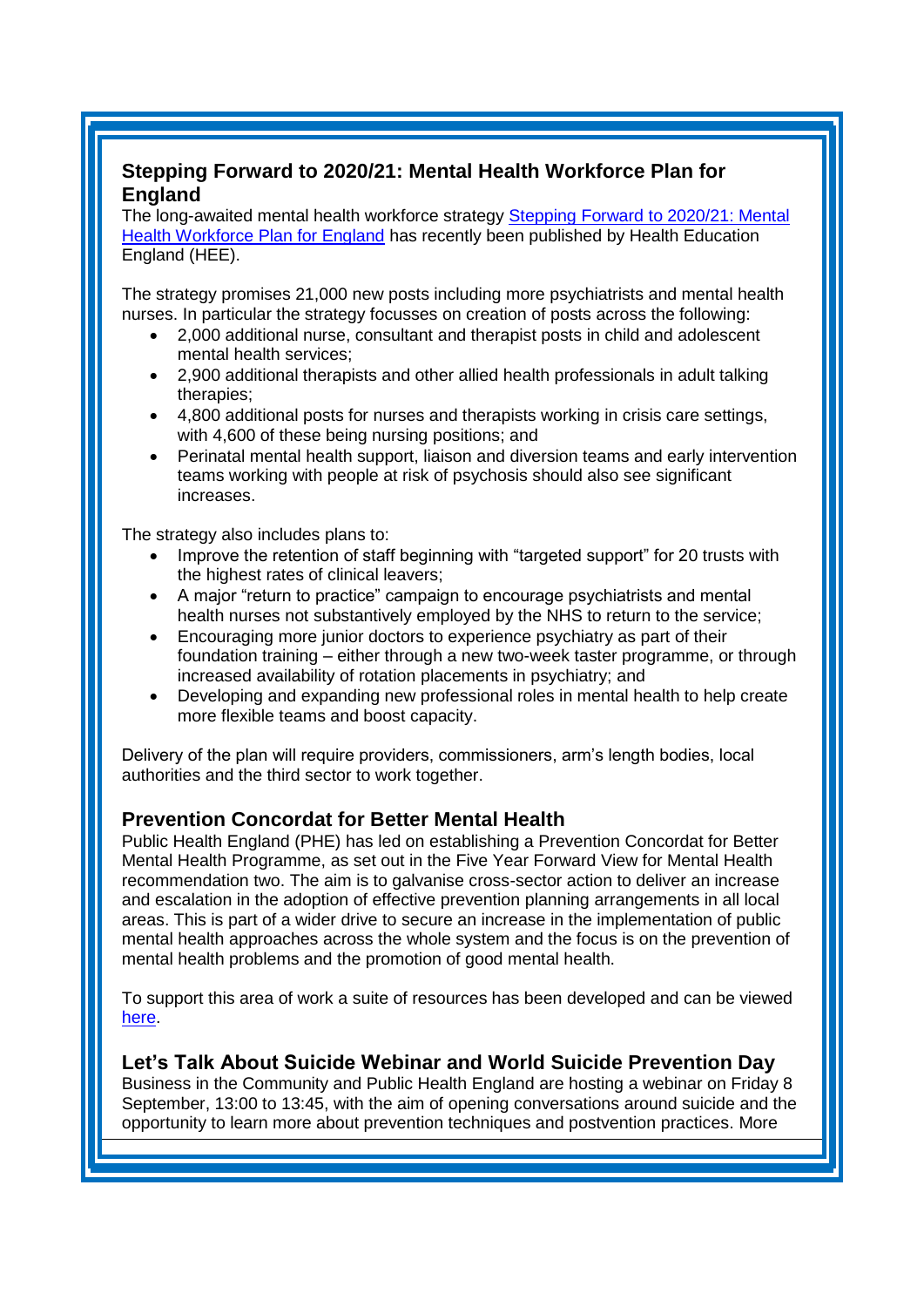information on the webinar can be found [here.](https://www.bitc.org.uk/news-events/events/let%E2%80%99s-talk-about-suicide?_cldee=cmViZWNjYS5jYW1wYmVsbDZAbmhzLm5ldA%3d%3d&recipientid=contact-969490ae03f0e61180f3c4346bad10a0-975e87ccb22143beb23e90d8343e6903&esid=c90acff7-cf76-e711-810d-e0071b6670e1&urlid=35)

Additionally, Sunday 10 September is [World Suicide Prevention Day.](https://iasp.info/wspd2017/) This annual awareness raising event is organised by the International Association for Suicide Prevention (IASP) and the World Health Organisation (WHO). This year's theme is about connecting with others, taking a minute to change a life and letting people know that #ITSOKAYTOTALK.

Lastly, on Tuesday 12 September, 13:00-17:00, the Leeds Suicide Bereavement Service will be hosting a second year celebration focussing on postvention (support after a suicide loss). To register for a place at the event click [here.](https://www.eventbrite.com/e/leeds-suicide-bereavement-service-second-year-celebration-tickets-35968236965)

## <span id="page-2-0"></span>**Liaison Mental Health Bursary to attend the European Association of Psychosomatic Medicine Conference**

The Faculty of Liaison Psychiatry is offering five bursaries, to support the attendance of five future leaders in liaison psychiatry, at the 2018 European Association of Psychosomatic Medicine conference to be held in summer 2018 in Verona, Italy.

This bursary is open to eligible psychiatrists, nurses and psychologists working in the UK. The bursaries will be awarded to those future leaders who can show an active commitment to the specialty.

For further information and details on how to apply please click [here.](http://www.rcpsych.ac.uk/workinpsychiatry/faculties/liaison/prizesandbursaries.aspx?dm_t=0,0,0,0,0) The closing date for applications is midnight on 10 September 2017.

### **East Riding Mental Health Strategy Consultation**

NHS East Riding of Yorkshire Clinical Commissioning Group (CCG) and East Riding of Yorkshire Council are asking patients and carers to give their views on gaps and priorities for mental health service in the region to inform a joint a joint mental health strategy for the East Riding of Yorkshire. Patients and carers are asked to come forward and give their views on what the gaps and priorities are for mental health services in the region. These views will then be used to influence the development of the strategy. To find out how to get involved please click [here.](http://www.eastridingofyorkshireccg.nhs.uk/news/?post=shaping-a-mindful-future-n-have-your-say-on-new-mental-health-strategy-for-east-riding-of-yorkshire)

### <span id="page-2-1"></span>**Making Sense of Antidepressants**

Mind UK has published a patient information booklet [Making Sense of Antidepressants.](https://www.mind.org.uk/information-support/drugs-and-treatments/antidepressants/#.WZRJW7aQzct) This booklet explains what antidepressants are, how they work, possible side effects and information about withdrawal.

### <span id="page-2-2"></span>**End of Life Care for People who have a Learning Disability**

NHS England has published [Delivering high quality end of life care for people who have a](https://www.england.nhs.uk/publication/delivering-high-quality-end-of-life-care-for-people-who-have-a-learning-disability/)  [learning disability.](https://www.england.nhs.uk/publication/delivering-high-quality-end-of-life-care-for-people-who-have-a-learning-disability/) This document provides resources for commissioners, providers and social care staff providing or delivering care to people with a learning disability at the end of their lives.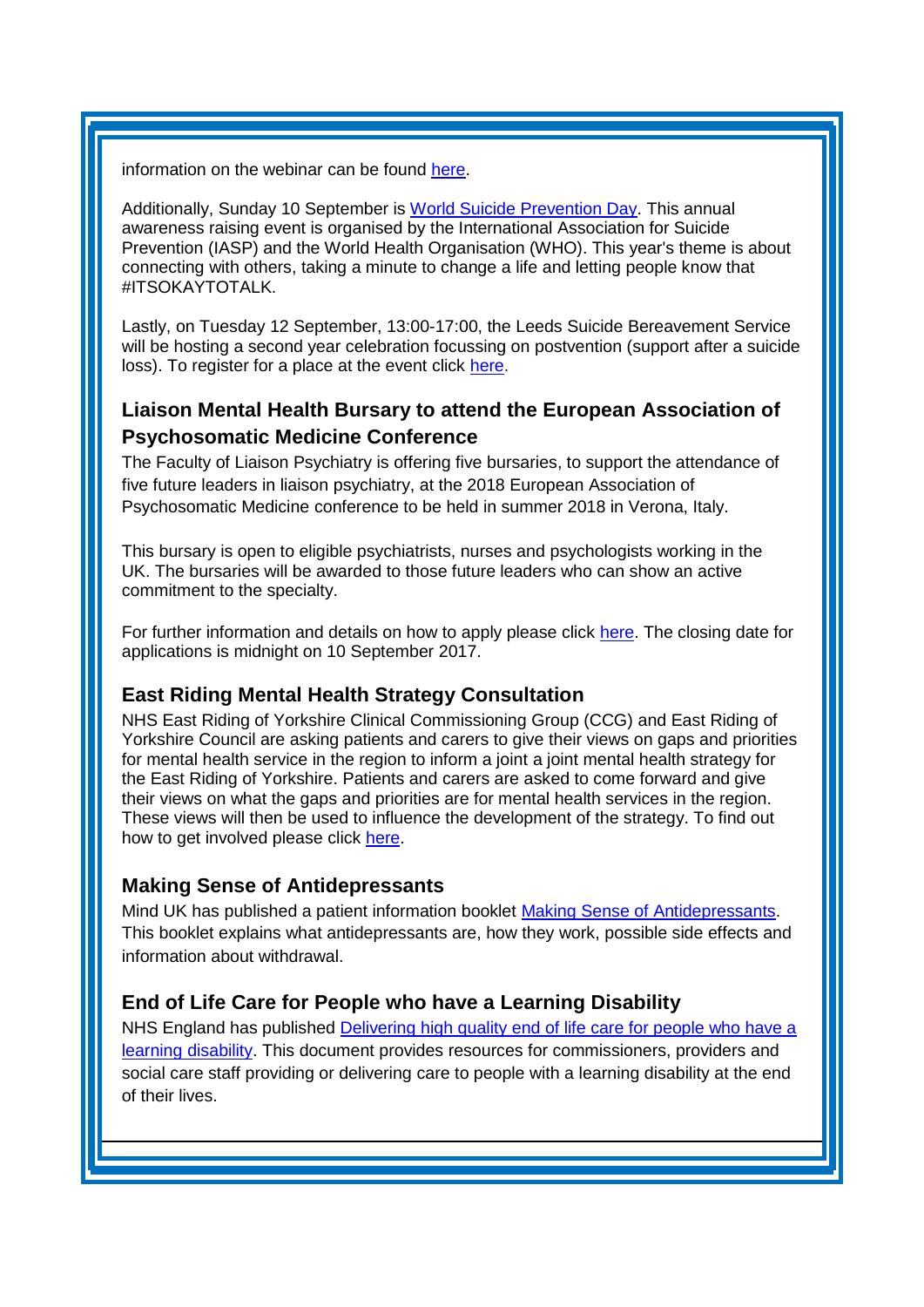### <span id="page-3-0"></span>**National Institute for Health Research (NIHR) Signals**

The latest series of summaries of recently published research by the NIHR contain information on: [Talking therapy given by parents shows promise for childhood anxiety](https://discover.dc.nihr.ac.uk/portal/article/4000746/talking-therapy-given-by-parents-shows-promise-for-childhood-anxiety-disorders)  [disorders.](https://discover.dc.nihr.ac.uk/portal/article/4000746/talking-therapy-given-by-parents-shows-promise-for-childhood-anxiety-disorders) The summary intends to provide decision makers in health and social care organisations with evidence they can use to improve patient care.

### **National Mental Health Intelligence Network Profiling Tools**

The National Mental Health Intelligence Network (NMHIN) has been conducting further developments on their suite of mental health profiling tools. Click on the links below to access the updates:

- [Children's and Young People's Mental Health and Wellbeing](http://fingertips.phe.org.uk/profile-group/mental-health/profile/cypmh)
- Common [Mental Health Disorders](https://fingertips.phe.org.uk/profile-group/mental-health/profile/common-mental-disorders)
- **[Crisis Care](https://fingertips.phe.org.uk/profile-group/mental-health/profile/crisis-care)**
- [Severe Mental Illness](http://fingertips.phe.org.uk/profile-group/mental-health/profile/severe-mental-illness)

A new publication has also been developed:

[What Works Centre for Wellbeing](https://www.whatworkswellbeing.org/blog/what-wellbeing-data-do-local-authorities-need-to-make-better-decisions/)

The new publication presents a 'currently available' and 'ideal' indicator set to help assess wellbeing. Users can consider data such as; job quality, anxiety levels, social isolation, green space and how physically active people are, and use it to gain insight about their communities.

And a new toolkit has been released:

[Mental Health and Wellbeing JSNA Toolkit.](https://www.gov.uk/government/publications/better-mental-health-jsna-toolkit)

The toolkit has been developed for those seeking to understand the breadth and complexity of mental health issues in their area, such as JSNA and mental health leads in local authorities and clinical commissioning groups. It helps people to consider factors that affect mental health and wellbeing and to identify some of the key data, information and knowledge that local areas may use to build a picture of need.

### <span id="page-3-1"></span>**NICE Consultations and Shared Learning**

NICE is currently consulting on:

- [Behaviour Change: General Approaches: Surveillance Consultation.](https://www.nice.org.uk/guidance/ph6/consultation/html-content) The consultation closes for comment on 11 September 2017.
- [Depression in Adults: Recognition and Management.](https://www.nice.org.uk/guidance/indevelopment/gid-cgwave0725/consultation/html-content) The consultation closes for comment on 12 September 2017.

NICE has also released the following shared learning, which is a development of a medication clinic focused on adherence to the NICE NG11 guideline:

 [Adhering to the NICE guidance for initiating and reviewing antipsychotic](https://www.nice.org.uk/sharedlearning/adhering-to-the-nice-guidance-for-initiating-and-reviewing-antipsychotic-medications-in-people-with-a-learning-disability-for-the-prevention-and-intervention-of-challenging-behaviours)  [medications in people with a learning disability for the prevention and intervention](https://www.nice.org.uk/sharedlearning/adhering-to-the-nice-guidance-for-initiating-and-reviewing-antipsychotic-medications-in-people-with-a-learning-disability-for-the-prevention-and-intervention-of-challenging-behaviours)  [of challenging behaviours](https://www.nice.org.uk/sharedlearning/adhering-to-the-nice-guidance-for-initiating-and-reviewing-antipsychotic-medications-in-people-with-a-learning-disability-for-the-prevention-and-intervention-of-challenging-behaviours)

Additionally NICE have updated Clinical Guidance CG192: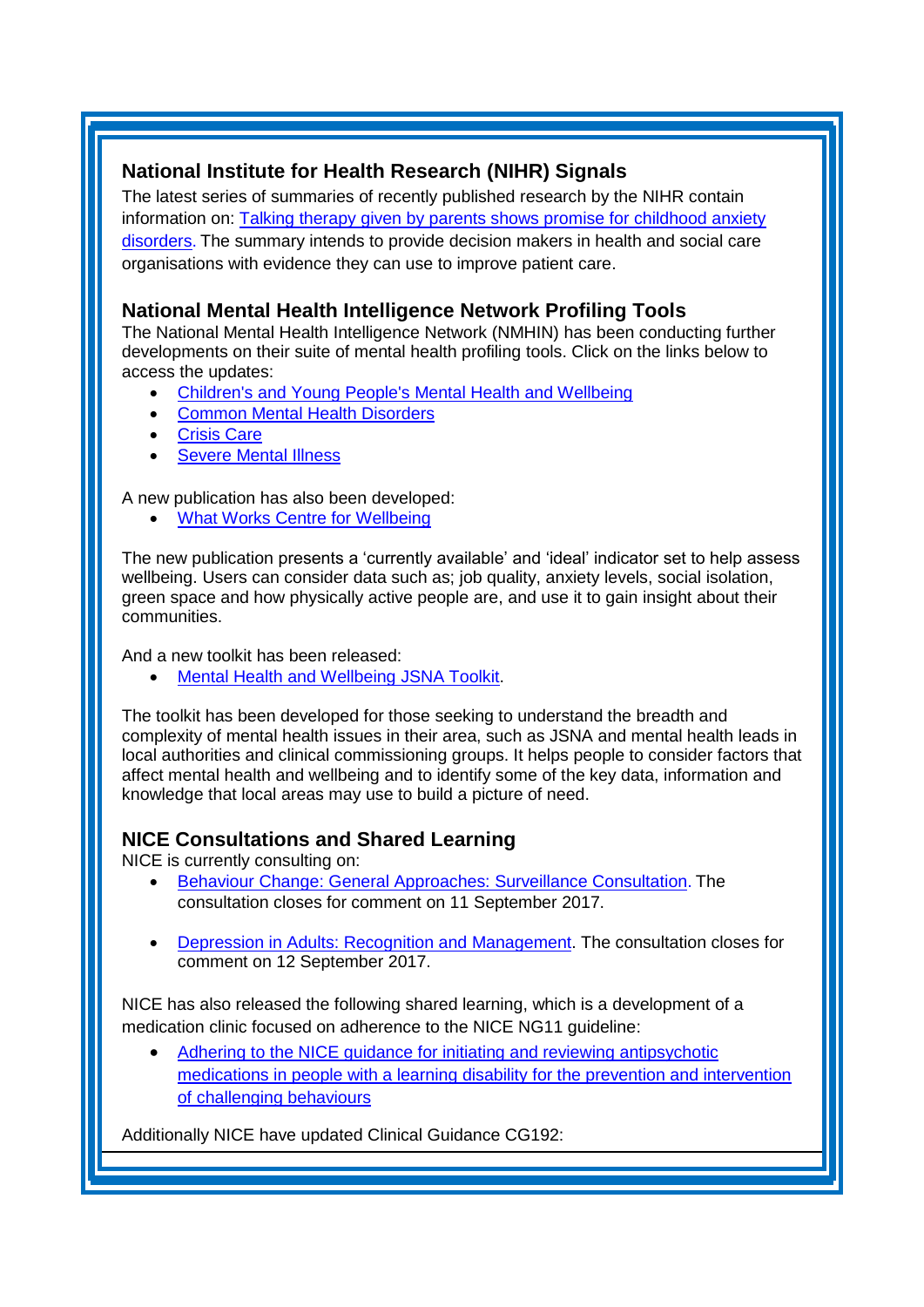[Antenatal and Postnatal Mental Health: Clinical Management and Service](https://www.nice.org.uk/guidance/cg192)  **[Guidance](https://www.nice.org.uk/guidance/cg192)** 

#### **Mental Health Reports, Resources and Research**

The Department of Health has published the [Government response to the Health](https://www.gov.uk/government/publications/suicide-prevention-response-to-health-select-committee)  [Select Committee's Inquiry into suicide prevention.](https://www.gov.uk/government/publications/suicide-prevention-response-to-health-select-committee) The report responds to the committee's recommendations for improving delivery of the cross-government suicide prevention strategy and sets out the government response to each of the recommendations.

The Education Policy Institute has published [Inpatient provision for children and young](https://epi.org.uk/report/inpatient-children-mental-health/)  [people with mental health problems.](https://epi.org.uk/report/inpatient-children-mental-health/) This report examines the state of child and adolescent mental health inpatient services in England and explores the latest evidence and NHS data on admissions, quality of care, staffing and capacity. The report concludes by highlighting five challenges in raising standards in young people's mental health provision.

The Institute for Public Policy Research has published [Flexibility for who? Millennials and](https://www.ippr.org/research/publications/flexibility-for-who)  [mental health in the modern labour market.](https://www.ippr.org/research/publications/flexibility-for-who) This report examines how young people experience work and wellbeing and explore whether there is any correlation between an increasingly flexible labour market and levels of mental health among the workforce.

The Mental Health Foundation has published [Through each other's eyes.](https://www.mentalhealth.org.uk/publications/through-each-others-eyes-evaluation) This document evaluates a programme that sought to promote infants' social and emotional development using video interaction guidance (VIG) where parents observe and reflect on video recordings of their positive interactions with their child.

Mind has recently released new survey results to show that men are twice as likely to have [work-related mental health problems](https://www.mind.org.uk/news-campaigns/news/mind-survey-finds-men-more-likely-to-experience-work-related-mental-health-problems/#.WYrff7aQzct) compared to problems outside of work. One in three men attributes poor mental health to their job, compared to one in seven men who say it is problems outside of work. Women report that their job and problems outside of work are equal contributing factors.

Rethink Mental Health Illness has published [Progress through partnership:](https://www.rethink.org/news-views/2017/8/co-production-should-be-the-norm-not-the-exception)  [Involvement of people with lived experience of mental illness in CCG commissioning.](https://www.rethink.org/news-views/2017/8/co-production-should-be-the-norm-not-the-exception) This report summarises responses from a Freedom of Information request to identify the extent to which a co-production approach has so far been used, or intended to be used, by CCGs in mental health commissioning. The report includes examples of CCGs involving people in the design of services and makes recommendations to both NHS England and CCGs.

#### <span id="page-4-0"></span>**Mental Health Statistics**

The following statistics have recently been released please click on the links to review further:

<span id="page-4-1"></span>[Learning Disabilities Health Check Scheme -](http://digital.nhs.uk/catalogue/PUB30047) England: Quarter 4, 2016-17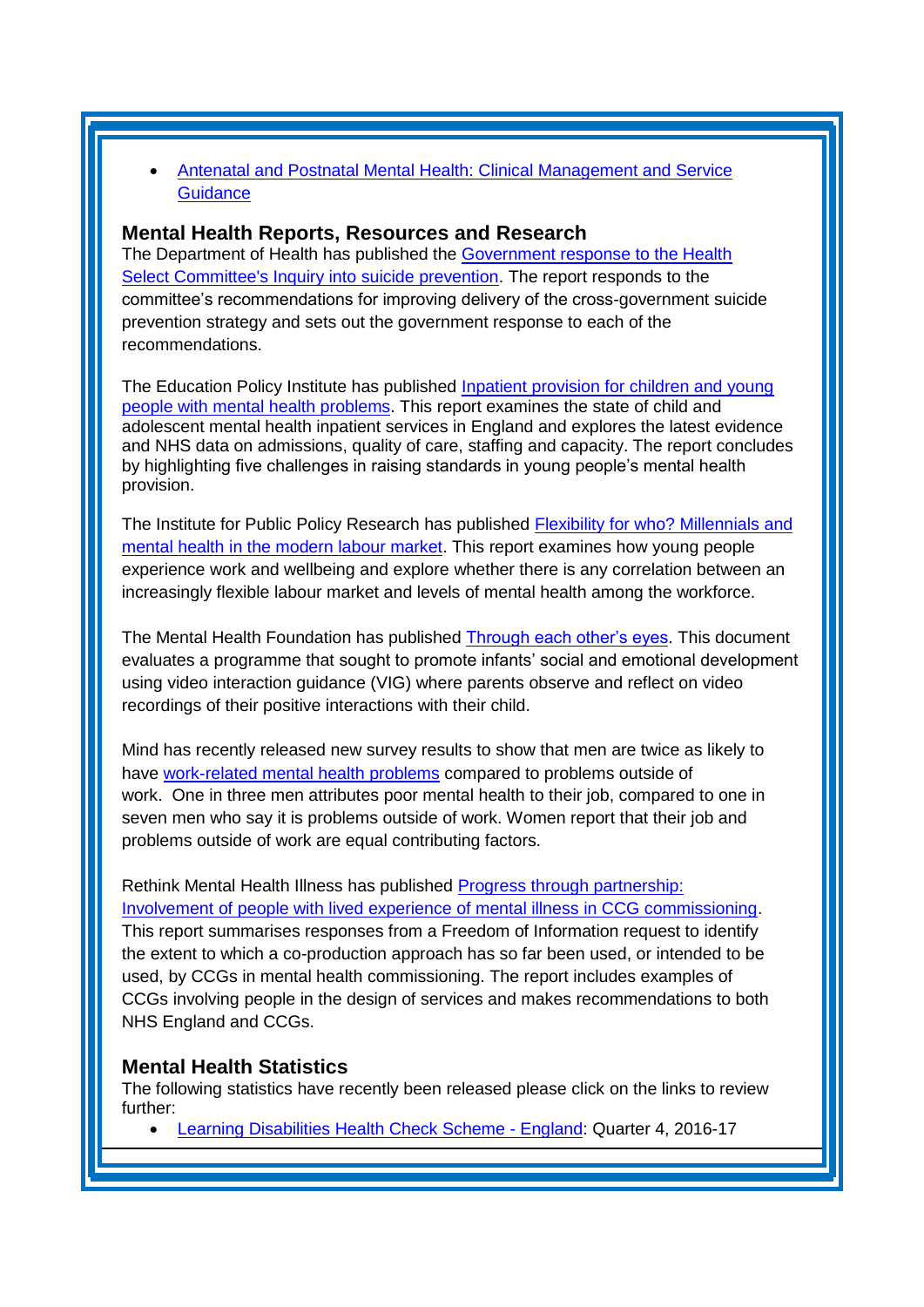Provisional Quarterly

- [Learning Disability Services Monthly Statistics Commissioner Census \(assuring](https://www.gov.uk/government/statistics/learning-disability-services-monthly-statistics-commissioner-census-assuring-transformation-jul-2017)  [transformation\):](https://www.gov.uk/government/statistics/learning-disability-services-monthly-statistics-commissioner-census-assuring-transformation-jul-2017) July 2017, Provisional Statistics
- **[Mental Health Community Teams Activity:](https://www.england.nhs.uk/statistics/2017/08/11/mental-health-community-teams-activity-quarter-ending-june-2017/) Quarter Ending June 2017**
- **Mental Health Services Monthly Statistics Final May, Provisional: June 2017**
- [Out of Area Placements in Mental Health Services:](https://www.gov.uk/government/statistics/out-of-area-placements-in-mental-health-services-jun-2017) June 2017
- [Psychological Therapies: Reports on the use of IAPT Services, England:](https://www.gov.uk/government/statistics/psychological-therapies-reports-on-the-use-of-iapt-services-england-may-2017-final) May 2017 Final, June 2017 Provisional and Quarter 4 2016-17

### **Dates for your Diary**

#### **Yorkshire and the Humber Mental Health Network Events:**

- Friday 15 September 2017, 10:00-15:30, **Yorkshire and the Humber Urgent & Emergency Community Mental Health Network Launch**, Hilton Leeds City, Leeds. To book your place click **[here](https://www.eventbrite.co.uk/e/yorkshire-and-the-humber-urgent-emergency-community-mental-health-network-launch-tickets-35933404781)**.
- Tuesday 26 September 2017, 10:00-15:30, **Yorkshire and the Humber Senior PWP Network**, The Met Hotel, Leeds. To book your place email [Sarah Boul.](mailto:sarah.boul@nhs.net)
- Wednesday 27 September 2017, 13:00-16:30, **Yorkshire and the Humber Liaison Mental Health Network**, Oxford Place Centre, Leeds. To book your place click **[here](https://www.eventbrite.co.uk/e/yorkshire-and-the-humber-liaison-mental-health-network-meeting-tickets-34572375907)**.
- Wednesday 4 October 2017, 10:00-15:30, **Yorkshire and the Humber IAPT Providers Network**, Oxford Place Centre, Leeds. To book your place email [Sarah](mailto:sarah.boul@nhs.net)  [Boul.](mailto:sarah.boul@nhs.net)
- Thursday 2 November 2017, 13:30-16:30, **Yorkshire and the Humber EIP Network**, Oxford Place Centre, Leeds. To book your place click [here.](https://www.eventbrite.co.uk/e/yorkshire-and-the-humber-eip-network-tickets-37305556925)

#### **Other Events:**

 **SafeTALK Course**, which aims to teach participants four basic steps to recognise if someone is having thoughts of suicide and how to connect them with resources that can help. Available on various dates throughout 2017.

**For further information, and to check course availability, email: [wdu@york.gov.uk](mailto:wdu@york.gov.uk) or visit the website [here.](http://www.yorkworkforcedevelopment.org.uk/)**

- Tuesday 5 September 2017, 09:00-16:00, **North of England PWP Conference: Celebrating the Role of the Psychological Wellbeing Practitioner and Innovation in Step 2 Interventions**, University of Sheffield, Sheffield. To book your place click [here.](http://www.nwppn.nhs.uk/index.php/events/05-09-17-north-of-england-pwp-conference)
- Wednesday 6 September 2017, 11:00-12:00, **Trusted Assessor Webinar**. To book a place at the webinar [click here to register](https://healthsector.webex.com/healthsector/j.php?RGID=r27c7abfb7c39a9cd29b9fc38c43231a3)[.](https://healthsector.webex.com/mw3000/mywebex/default.do?service=1&siteurl=healthsector&nomenu=true&main_url=%2Fmc3000%2Fe.do%3Fsiteurl%3Dhealthsector%26AT%3DMI%26EventID%3D525763292%26UID%3D0%26Host%3DQUhTSwAAAAQwZNNS5bQ-WTOzxcvMDuGBjIJDv4jTt9DmT-z-mB5DklTaJOb3muw6BFUwQE84GXN__88c2Vrwq4OmZKjT9ikK0%26RG%3D1%26FrameSet%3D2%26RGID%3Dr7b735905e9a0d6eb8f328a3fb6463007)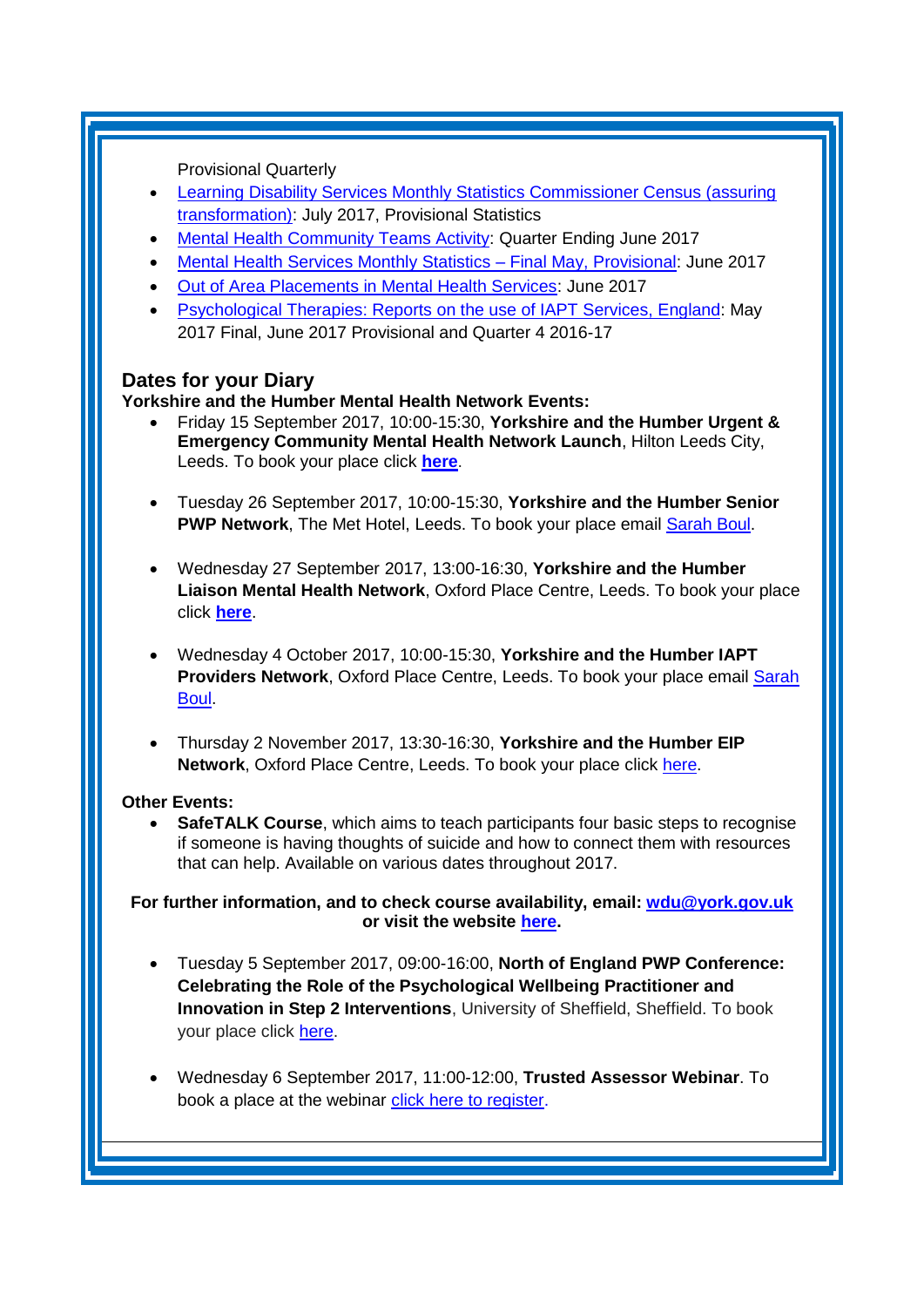- Monday 11 September 2017, 10:00-16:00, **Early Intervention in Psychosis Service: A Model for Modern Mental Health Care**, Manchester Central Convention Complex, Windmill St, Manchester M2 3GX. To book your place click [here.](https://www.eventsforce.net/dods/frontend/reg/tRegisterEmailNew.csp?pageID=2041478&eventID=5760&tempPersonID=1360065&eventID=5760) NB: The event is free of charge but you must enter the following reference code: **EXPSP**.
- Friday 15 September 2017, 10:00-15:00, **I'm a Service User Get Me Out Of Here: Adult Secure Mental Health Service Review,** HMP Askham Grange Prison, York. To book your place click [here.](https://www.eventbrite.co.uk/e/im-a-service-user-get-me-out-of-here-tickets-36270742768?utm_term=eventurl_text)
- 18 to 20 September 2017, **Refocus on Recovery,** Nottingham Conference Centre. To book a place click [here.](https://www.eventbrite.com/e/refocus-on-recovery-conference-2017-registration-28525132439) NB: There is a cost to attend this event.
- Wednesday 27 September 2017, 09:30-16:30, **Suicide Bereavement: Looking Forward Instilling Hope**, Printworks Cinema, Manchester. To book your place click [here.](https://dl.dropboxusercontent.com/u/5311451/3233_Suicide_Bereavement_Conference_flyer_2017_v6.pdf) NB: There is a cost to attend this event.
- Friday 29 September 2017, 10:00-16:00, **Delivering Employment Support in IAPT Services**, Park Inn by Radisson, York. To book your place click [here.](http://www.iapt-nnf.co.uk/Home/ViewEvent/71?utm_source=SBK%20Healthcare&utm_medium=email&utm_campaign=8412308_1784PT%201st%20email&dm_i=1SB0,50AZ8,MCTTTA,J380M,1) NB: There is a cost to attend this event.
- Monday 2 October 2017, 10:00-16:00, **Recovery Oriented Services in Mental Health**, De Vere West One Conference Centre, London. To book your place click [here.](https://www.healthcareconferencesuk.co.uk/event/1152) NB: There is a cost to attend this event.
- Thursday 5 October 2017, 10:00-15:00, **Health Education England Public Mental Health Workshop**, Location to be confirmed. To book your place email [Tara Bush.](mailto:tara.bush@hee.nhs.uk)
- Tuesday 10 October 2017, **World Mental Health Day**. This year's theme, set by the World Federation for Mental Health, is mental health in the workplace.
- Monday 30 October 2017, 10:00-16:00, **Using Quality Improvement Approaches to Improve Care Pathways in Mental Health**, De Vere West One Conference Centre, London. To book your place click [here.](https://www.healthcareconferencesuk.co.uk/event/1325/book) NB: There is a cost to attend this event.
- Thursday 9 November 2017, 09:00-16:30, **Progressing your Mental Health STP from Plan to Action**. Birmingham City Football Club, Birmingham. To book your place click [here.](http://www.sbk-healthcare.co.uk/booking/index/2263/?utm_source=SBK%20Healthcare&utm_medium=email&utm_campaign=8555067_1793MH%201st%20email) NB: There is a cost to attend this event.
- Friday 10 November 2017, 09:00-16:30, **Improving Mental Health Care for Offenders**, Birmingham City Football Club, Birmingham. To book your place click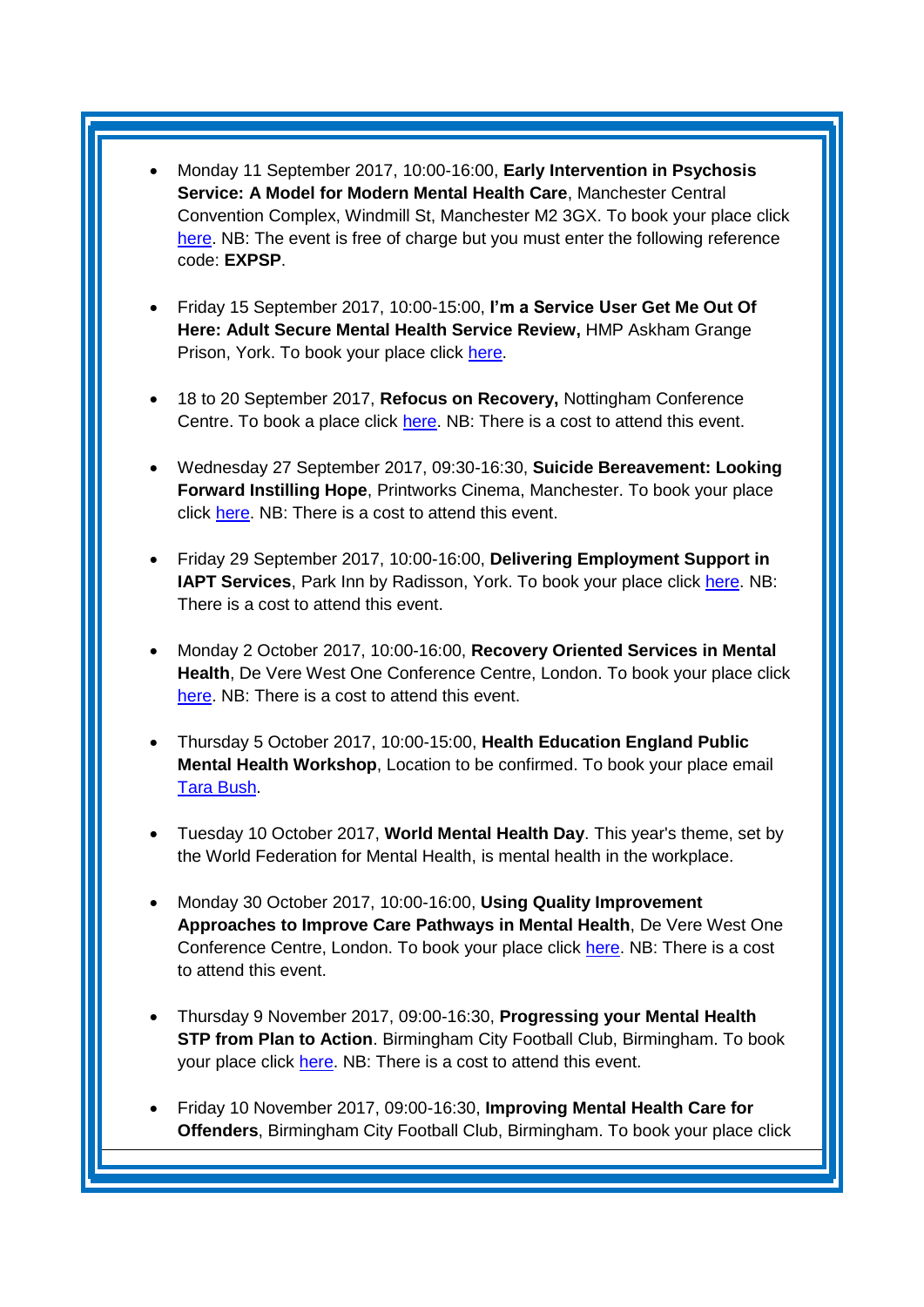[here.](http://www.sbk-healthcare.co.uk/home/title/2259/nhsconference/improving-mental-health-care-for-offenders/?utm_source=SBK%20Healthcare&utm_medium=email&utm_campaign=8521670_1794MH%201st%20email#agenda) NB: There is a cost to attend this event.

- Thursday 23 and Friday 24 November 2017, 09:00-16:00, **Liaison Psychiatry Trainees, New Consultants, Nurses and Allied Health Professionals' Conference**, Wellcome Genome Campus, Hinxton, Cambridgeshire. To book your place email [Marc Mandell.](mailto:Marc.Mandell@hpft.nhs.uk) NB: There is a cost to attend this event.
- Friday 24 November 2017, 10:00-16:00, **Improving Mental Health Crisis Care**, De Vere West One Conference Centre, London. To book your place click [here.](https://www.healthcareconferencesuk.co.uk/event/1171/book) NB: There is a cost to attend this event.
- Monday 27 November 2017, 10:00-16:00, **IAPT for Older People: Improving Access and Outcomes**, De Vere West One Conference Centre, London. To book your place click [here.](https://www.healthcareconferencesuk.co.uk/event/1297/book) NB: There is a cost to attend this event.
- Tuesday 12 December 2017, 10:00-16:00, **PWP Clinical Skills National Networking Forum**, Birmingham City Football Ground, Birmingham. To book your place click [here.](http://www.iapt-nnf.co.uk/booking/index/78/?utm_source=SBK%20Healthcare&utm_medium=email&utm_campaign=8609655_17116PT%201st%20email&dm_i=1SB0,54J93,MCTTTA,JNWLK,1) NB: There is a cost to attend this event.
- Wednesday 13 December 2017, 10:00-13:00, **Personal Health Budgets Essentials**, Hilton Leeds City, Leeds. To book your place click [here.](https://www.events.england.nhs.uk/events/4760/personal-health-budgets-essentials-leeds)

#### <span id="page-7-0"></span>**Contacts**

If you would like to discuss any of the items included in this e-bulletin or would like further information about the Mental Health Network please contact:

Sarah Boul, Quality Improvement Lead: [sarah.boul@nhs.net,](mailto:sarah.boul@nhs.net) 0113 8253458 / 07584362063

Rebecca Campbell, Quality Improvement Manager, Adult Mental Health Programmes: [rebecca.campbell6@nhs.net,](mailto:rebecca.campbell6@nhs.net) 0113 8253448 / 07825256356

Charlotte Whale, Quality Improvement Manager, Urgent and Emergency Care: [charlotte.whale@nhs.net,](mailto:charlotte.whale@nhs.net) 0113 8249346 / 07796611108

Twitter: @YHSCN\_MHDN #yhmentalhealth

### <span id="page-7-1"></span>**Links and Partner Organisations**

- **Interested in Dementia**? Why not check out the Yorkshire and the Humber Dementia Network E-Bulletin? Click [here](http://www.yhscn.nhs.uk/mental-health-clinic/Dementia/YHSCNDementiaBulletin.php) to read more.
- Yorkshire and the Humber Clinical Networks. Click [here](http://www.yhscn.nhs.uk/index.php) for the website.
- Yorkshire and the Humber Clinical Senate. Click [here](http://www.yhsenate.nhs.uk/index.php) for the website.
- Yorkshire and Humber Academic Health Science Network. Click [here](http://www.yhahsn.org.uk/) for the